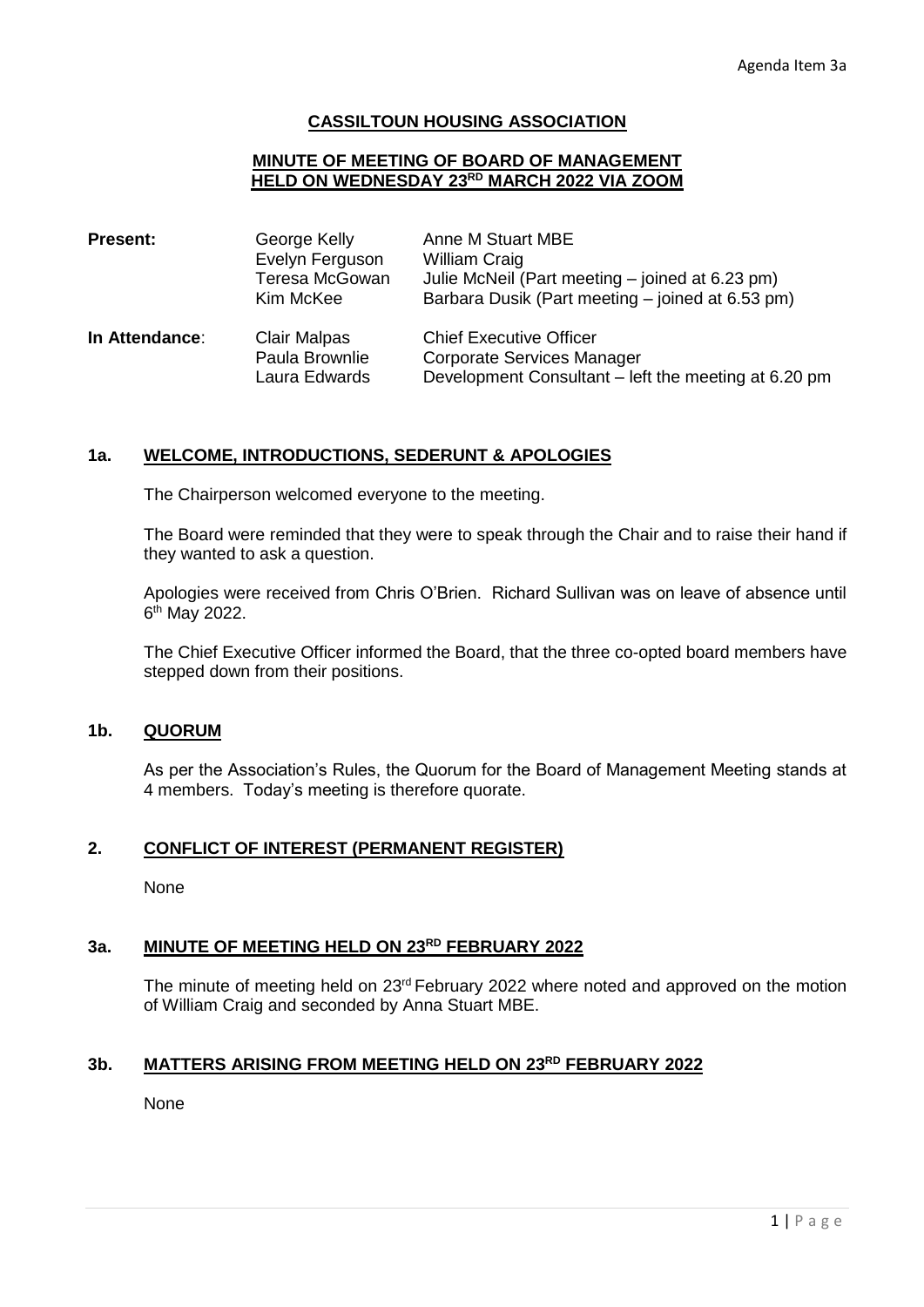# **3c. ACTION LIST FROM MEETING HELD ON 23RD FEBRUARY 2022**

|                                                            | <b>Details</b>                                                                                                                                                                                                                                                                                                                                                                                                                                                                                                                                                                                                                                                                         | <b>Person</b><br><b>Responsible</b> | <b>Status</b>                                                                                                                                                     |  |
|------------------------------------------------------------|----------------------------------------------------------------------------------------------------------------------------------------------------------------------------------------------------------------------------------------------------------------------------------------------------------------------------------------------------------------------------------------------------------------------------------------------------------------------------------------------------------------------------------------------------------------------------------------------------------------------------------------------------------------------------------------|-------------------------------------|-------------------------------------------------------------------------------------------------------------------------------------------------------------------|--|
| Actions from meeting held on 23rd June 2021                |                                                                                                                                                                                                                                                                                                                                                                                                                                                                                                                                                                                                                                                                                        |                                     |                                                                                                                                                                   |  |
| 1.                                                         | Benchmarking on reactive repair costs to be<br>carried out Ort 3                                                                                                                                                                                                                                                                                                                                                                                                                                                                                                                                                                                                                       | <b>CEO</b>                          | Report to be carried out by<br>Quarter 4 (Temp Finance Officer<br>completing) To be brought to<br>the next Board Meeting                                          |  |
| 2.                                                         | Set up workshops for next review of Regulatory<br>Standards - dates to be sent out prior to<br>Christmas                                                                                                                                                                                                                                                                                                                                                                                                                                                                                                                                                                               | <b>CEO</b>                          | As the Board are aware, internal<br>auditor Wylie and Bisset will<br>carry out this piece of work and<br>workshops will be set up with the<br>Board in due course |  |
|                                                            | Actions from meeting held on 24 <sup>th</sup> November 2021                                                                                                                                                                                                                                                                                                                                                                                                                                                                                                                                                                                                                            |                                     |                                                                                                                                                                   |  |
| 3.                                                         | Community Advisory Report - Estate<br>Management Action plan of recommendations to<br>be presented to the next Advisory Panel.<br>Updates on Action Plan to be given to Board.                                                                                                                                                                                                                                                                                                                                                                                                                                                                                                         | <b>CEO</b>                          | Ongoing                                                                                                                                                           |  |
| Actions from meeting held on 26 <sup>th</sup> January 2022 |                                                                                                                                                                                                                                                                                                                                                                                                                                                                                                                                                                                                                                                                                        |                                     |                                                                                                                                                                   |  |
| 4.                                                         | Director of Operations and the Corporate<br>Services Manager to be added to the online<br>banking service.                                                                                                                                                                                                                                                                                                                                                                                                                                                                                                                                                                             | <b>CEO</b>                          | Ongoing                                                                                                                                                           |  |
| Actions from meeting held on 23rd February 2022            |                                                                                                                                                                                                                                                                                                                                                                                                                                                                                                                                                                                                                                                                                        |                                     |                                                                                                                                                                   |  |
| 5.                                                         | Item redacted as contains sensitive information                                                                                                                                                                                                                                                                                                                                                                                                                                                                                                                                                                                                                                        | <b>CSM</b>                          | Ongoing                                                                                                                                                           |  |
| 6.                                                         | Procurement of a Facilities Management<br>Contractor for Buchanan Lodge<br>Approval granted to<br>procure a contractor to undertake facilities<br>management at Buchanan Lodge<br>a redacted as contains commercially sensitive<br>information<br>Delegated authority to the Director of Operations<br>To carry out the shortlisting of firms following on<br>from the pre-qualification stage<br>To agree the format of the second stage quality<br>assessment<br>To establish any appropriate community benefit<br>requirements for the project<br>To approve appointment of a preferred<br>contractor up to a maximum of redacted as<br>contains commercially sensitive information | D <sub>o</sub> O                    | Ongoing                                                                                                                                                           |  |
| 7.                                                         | Appointment of Insurance Company - Bruce<br>Stevenson has procured insurance for the<br>Association via PCS and followed OJEU<br>Delegated authority given to CEO to appoint the<br>appropriate companies                                                                                                                                                                                                                                                                                                                                                                                                                                                                              | <b>CEO</b>                          | <b>Housing Stock completed</b><br>Other areas pending                                                                                                             |  |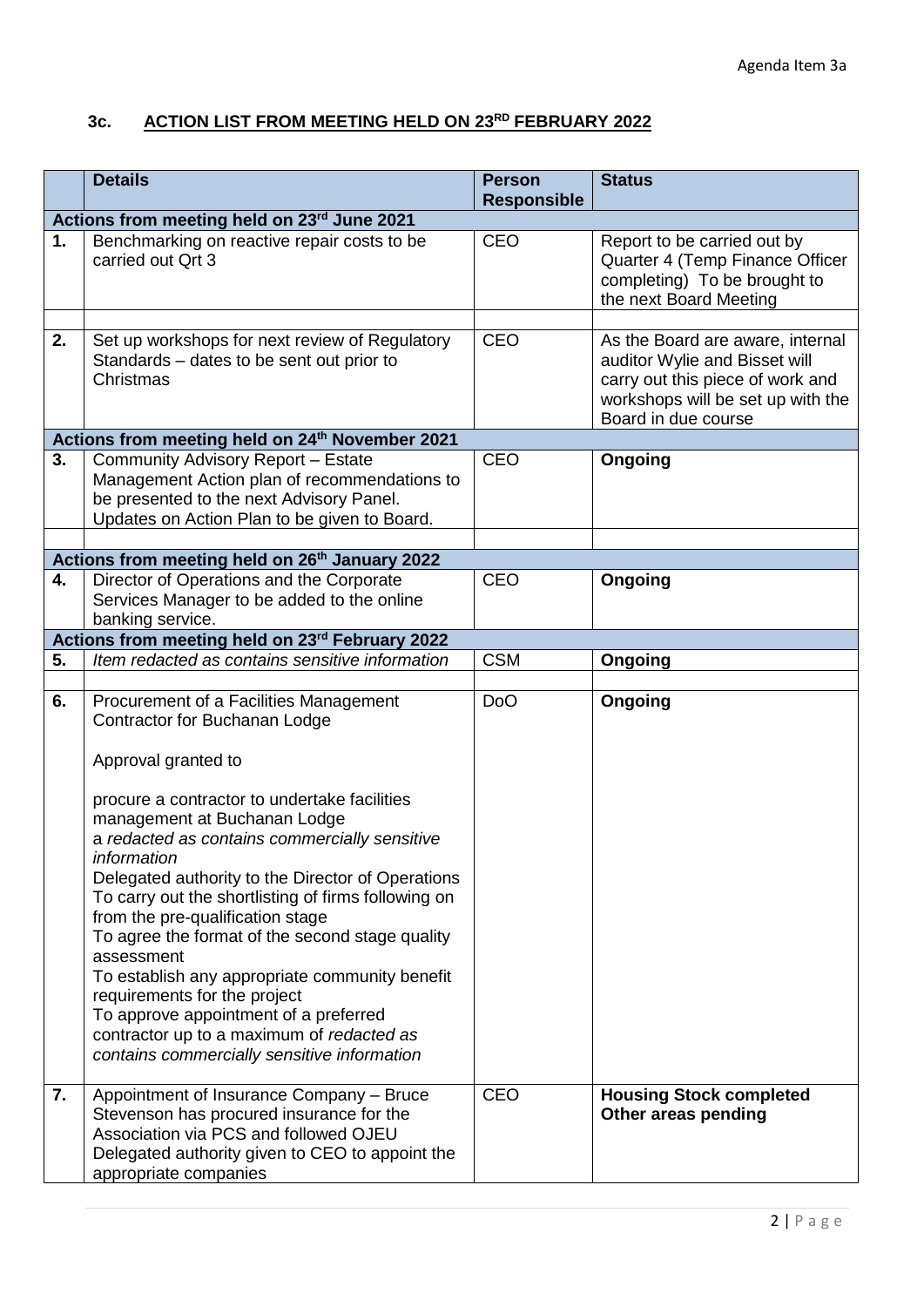# **4. CHAIR'S REPORT**

# **Wednesday 2nd March 2022**

Attended a Complaints Training Session facilitated by Stuart Eglington

This was a very enjoyable catch up and review of our Complaints Procedure.

### **Wednesday 9th March 2022**

Attended the Staff and Board Business Planning Away Day.

This was an excellent mix of fun and business in the Radisson Blue Hotel enjoyed by both staff and board.

### **Friday 11th and Saturday 12th March 2022**

Attended the Share Annual Conference via zoom

The opening speaker was Helen Shaw who is the Director of Regulation at the SHR.

Helen spoke about the problems the sector has been through during COVID period and how we have coped and the way forward for the sector and the SHR.

I attended two workshops on the Friday – "Planning for a Green Economy and Planning for the unknown". On the Saturday I attended the workshop entitled "Fuel Poverty in the age of Climate Crisis and Development in a post Brexit world"

Again, these conferences give us an indication as to where we stand within the sector on the topics presented. I am sure that those from Cassiltoun who attended would agree that we are well versed in all of them.

### **Wednesday 16th March 2022**

I attended the Pension Information Workshop facilitated by David Davison of Spence and **Partners** 

*Item redacted as contains sensitive information.*

# **5a. PROCUREMENT REPORT**

Laura Edwards, Development Consultant presented the above report previously circulated with the agenda.

The Association is required to outline an annual procurement report on its regulated procurement activities as reasonably practicable after the end of that financial year.

*After discussion, the Board unanimously approved the Procurement Report for 2021/22. A copy will be sent to the Scottish Government and a copy will be uploaded to* **the Association's website.** 

# **5b. PROCUREMENT POLICY**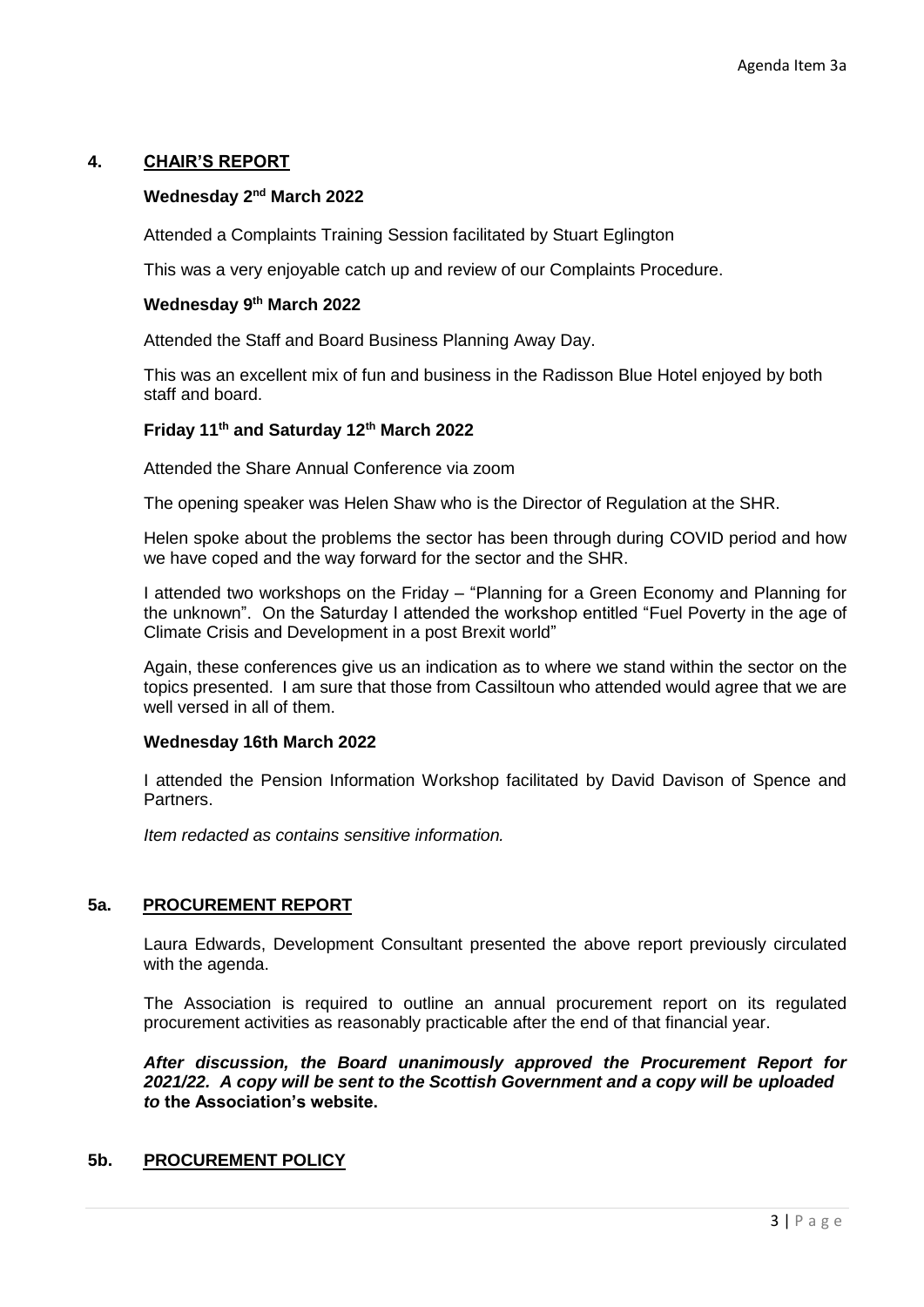Laura Edwards, Development Consultant, presented the above Policy previously circulated with the agenda.

The national thresholds increased in January and the policy has been updated to reflect these increases.

When considering procurement, we need to look at the VAT. The policy has been updated to reflect this change.

### *After discussion, the Board unanimously approved the revised Procurement Policy.*

### **6. SUSTAINABLE PROCUREMENT STRATEGY**

Laura Edwards, Development Consultant presented the above report previously circulated with the agenda.

The Strategy is an update on last year's strategy and plans for the year ahead. *Item redacted as contains commercially sensitive information.* 

#### *After discussion, the Board unanimously approved the Sustainable Procurement Strategy for April 2022 - March 2023.*

### **7. CONTRACTOR AND SUPPLIER MANAGEMENT STRATEGY**

Laura Edwards, Development Consultant presented the above Strategy previously circulated with the agenda.

We normally review this Strategy annually and it outlines how we manage our contracts. The last few years have been difficult over the past two years. We need to tighten up on how we record how we manage the contracts, ie KPIs being met, how the contracts are running etc. The Board should receive a report every 6 months on these areas.

*After discussion, the Board unanimously approved the Contractor and Supplier Management Strategy.*

#### **6.20pm – Development Consultant left the meeting**

#### **8. CHIEF EXECUTIVE'S BI MONTHLY REPORT**

#### **SHR's Regulatory Framework and Assurance Improvement Plan**

The Assurance Improvement Plan has been updated to reflect recently cleared actions. Completed actions are marked in green. (See Appendix 1)

The Association has discussed with our internal auditors completing an independent assessment against compliance against the Standards as part of our internal audit programme for next year.

### **Business Continuity – COVID 19**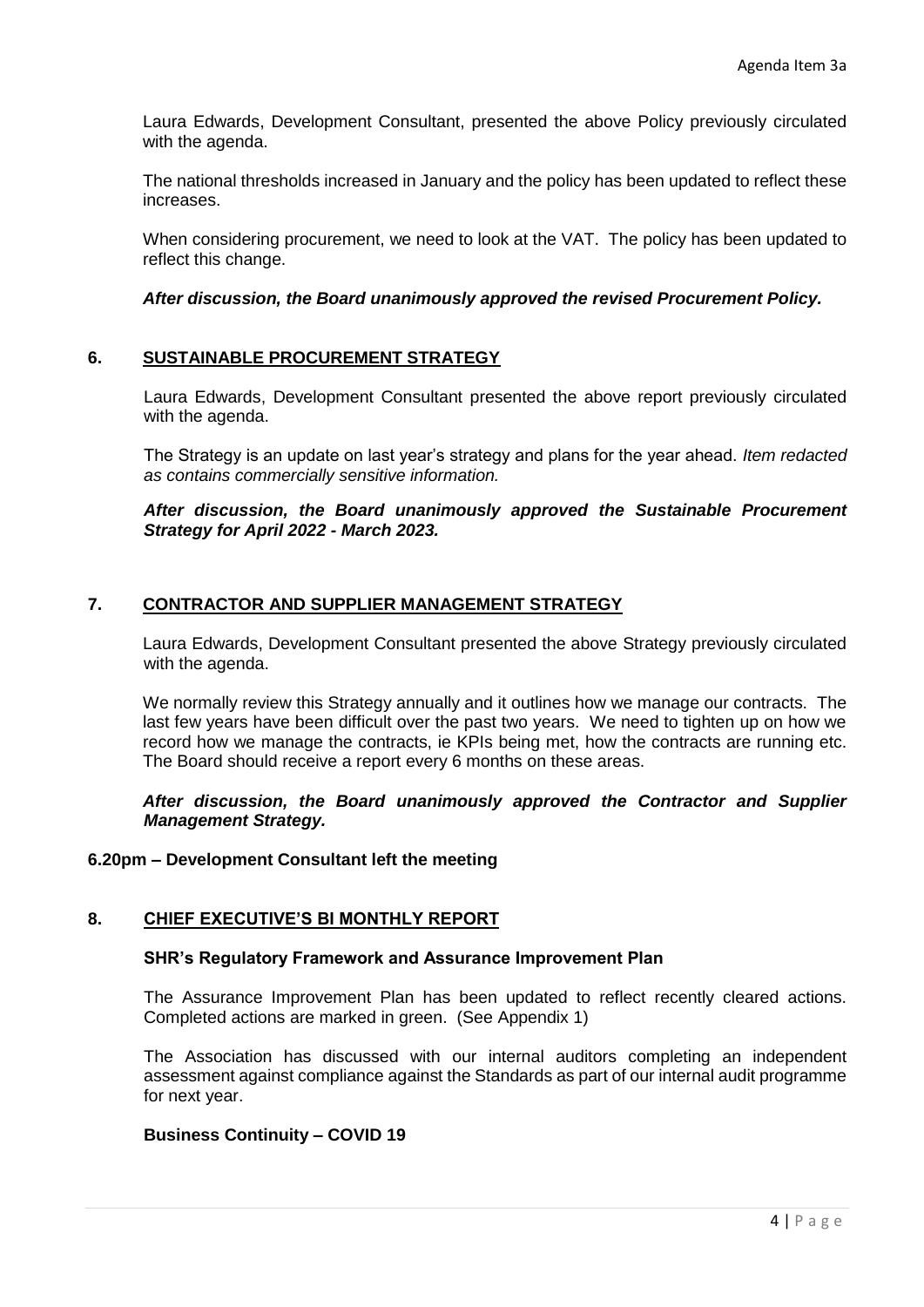We have continued to operate within the Scottish Government guidelines. The office is now open to the public from 9am – 12pm and 1pm - 5pm (apart from Wednesday afternoons and Friday afternoon where the office closes at 4pm).

Footfall into the office is still lower than pre-Covid but numbers are gradually increasing.

Once our current recruitment exercise in completed and new staff members are in post we will increase the opening hours and telephone access to our operating model pre-COVID.

In the office staff still adhere to a strict cleaning regime and wear masks when moving around the building.

The Association is impacted by absences (higher than normal) due to COVID with 2 members of staff currently off/or working with reduced capacity and isolating at home.

Staff turnover is higher than normal as staff are leaving for promoted posts.

#### **6.23 pm – Julie McNeil joined the meeting**

#### **Housing Development**

Castlemilk Drive – Continues to make excellent progress and is on track to be off site within the agreed timescales (early April).

#### **Business Planning Day for Staff and Board**

The Business Planning Day was held on 9th March and feedback from the staff team was that it was an enjoyable day and they welcomed the opportunity to work together on areas of the Business Plan.

Feedback on the two speakers (Equality and Diversity and Housing 2040) was also positive. As the Board are aware, we brain stormed issues around Equality and Diversity to create a statement. The consultant has compiled a report which will be shared with the Board at a future meeting.

#### **Governance Action Plan**

We are working through the areas on the Governance Action Plan which can be seen in Appendix 2 of the Action Plan. Training with staff and board re Code of Conduct, Notifiable Events, Conflict of interest have all been completed. These areas can be marked off as completed.

As part of the Governance review the Board were asked to consider compliance against Regulatory Standard 1.5

'All governing body members and senior officers understand their respective roles, and working relationships are constructive, professional and effective'.

#### *Redacted as contains sensitive information.*

*After discussion, the Board agreed that we are compliant against Regulatory Standard 5.1.* 

#### **Industry Updates**

The Chief Executive Officer outlined the Industry Updates for this month.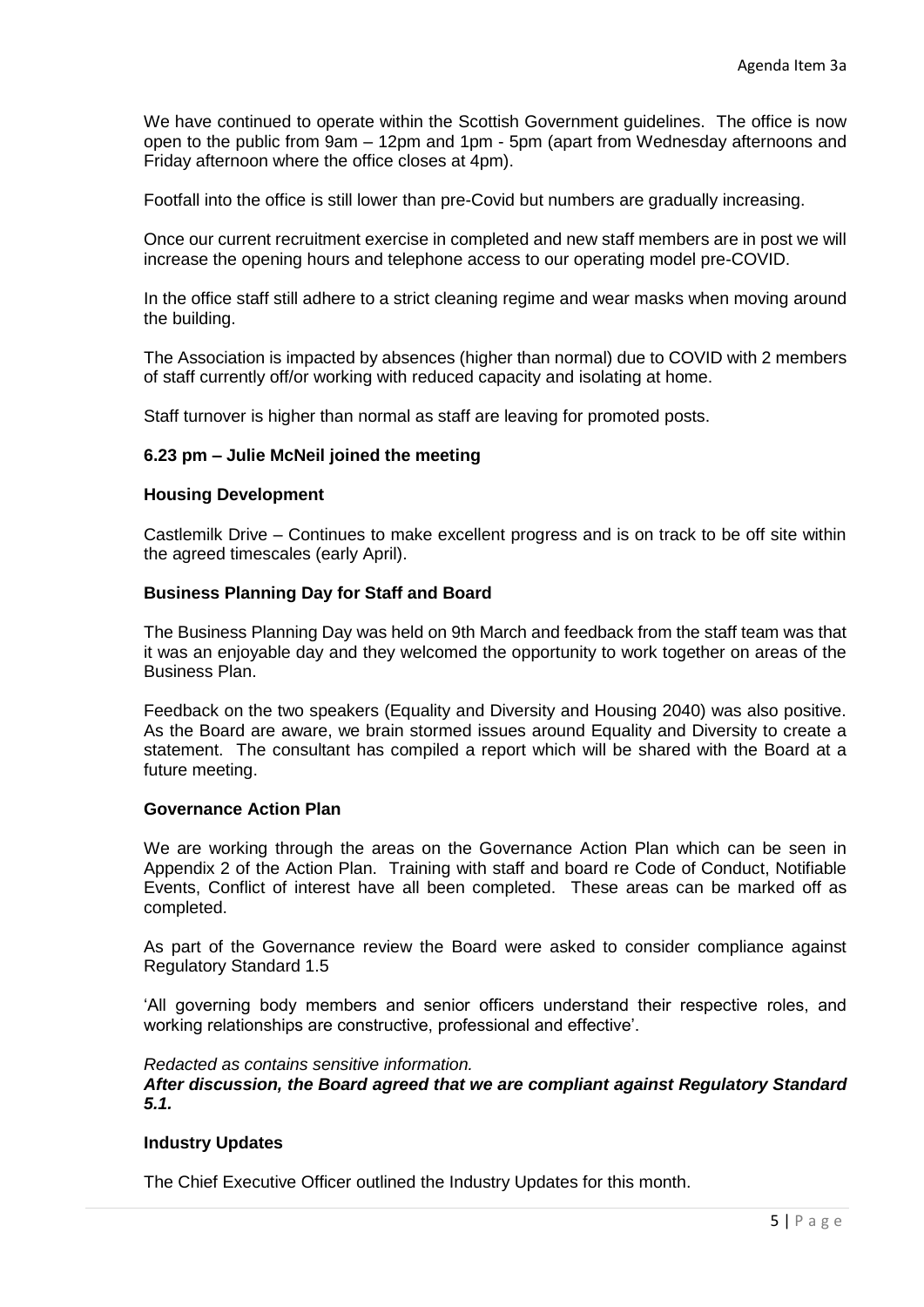# **CEO Training/networking**

Since the January Board meeting the CEO has attended:

- Code of Conduct training (Stuart Eglinton)
- Resilience Meeting (SFHA)
- Share Conference
- Virtual meeting with mentor
- Intent Based Leadership (ACOSVO)
- Making Difficult Conversations (ACOSVO Women Leaders Network)

#### **Finance/Audit/Insurance**

FMD have been assisting the CEO with the completion of the more technical aspects of the budget preparation. The External Auditors have commenced their audit programme. We are finalizing the Associations Insurance cover.

### **City Building**

Like all organisations City Building, our reactive repairs contractor have suffered from increases costs due to additional health and safety requirements and more significantly supply chain and inflationary pressures.

*Redacted as contains commercially sensitive information.*

Anna Stuart MBE enquired as to when our contract with City Building ends. The CEO confirmed that we are in year 3 of our contract with a possible extension of 2 years.

*Redacted as contains sensitive information.*

*The Board noted and approved the Chief Executive's Bi Monthly Report.*

### **9a. CHA BUDGET 2022/23**

The Chief Executive Officer presented the CHA Budget for 2022/23 previously circulated to Board Members.

*Item redacted as contains sensitive information.*

*After discussion, the Board unanimously approved the 2022/23 budget.*

### **6.53 pm Barbara Dusik joined to meeting.**

### **9b. CASSILTOUN TRUST BUDGET 2022/23**

The Chief Executive Officer presented the above Budget previously circulated with the agenda.

*The Board unanimously approved the Cassiltoun Trust Budget for 2022/23.*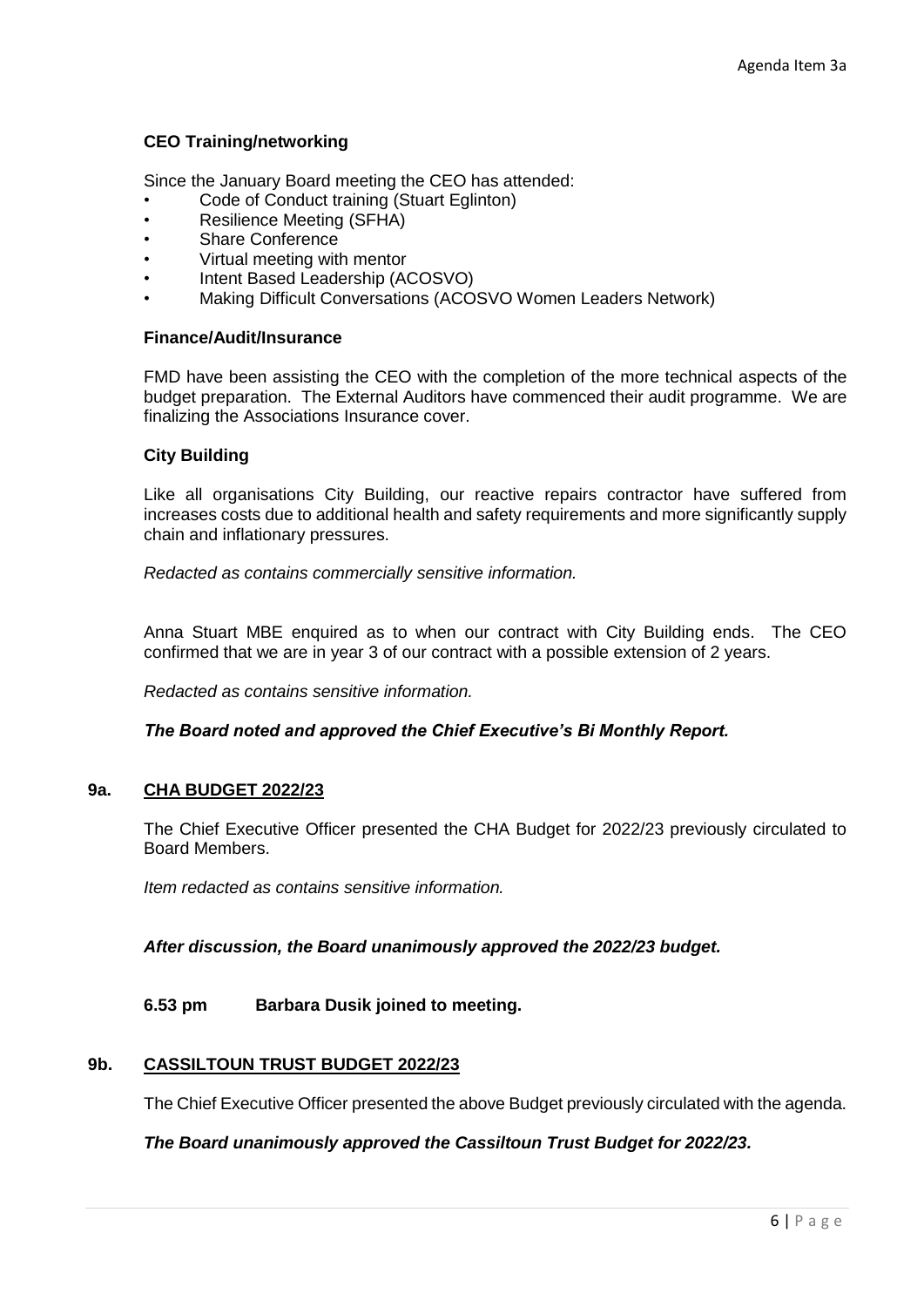# **9c. CASSILTOUN STABLES NURSERY BUDGET 2022/23**

The Chief Executive Officer presented the above Budget previously circulated with the agenda.

### *The Board unanimously approved the Cassiltoun Stables Nursery Budget for 2022/23.*

# **10. PENSION REVIEW UPDATE**

As the Board are aware, the Board asked for an independent Pension Review.

Spence and Partners carried out a review on the current 3 pension schemes and presented their findings to the Board at a meeting on Wednesday 16<sup>th</sup> March 2022.

The Board need to decide on the way forward for these three pension schemes.

The Association needs to provide the company with information to allow them to draft an options paper to present to the Board at their meeting in June 2022.

William Craig enquired if there was a separate meeting to discuss these options rather than take the report to a Board Meeting. The Chair and Chief Executive will discuss as to whether this would be feasible and what is best to ensure there is enough time for the Board to discuss in detail.

### **11. DATA RETENTION POLICY AND SCHEDULE**

Corporate Services Manager presented the above policy and schedule previously circulated with the agenda.

*After discussion, the Board unanimously approved the Data Retention Policy and Schedule.*

# **12. GDPR/FOI**

Nothing to report.

#### **13. CORRESPONDENCE**

None

### **14. APPLICATIONS FOR MEMBERSHIP**

None

#### **15. USE OF SEAL**

None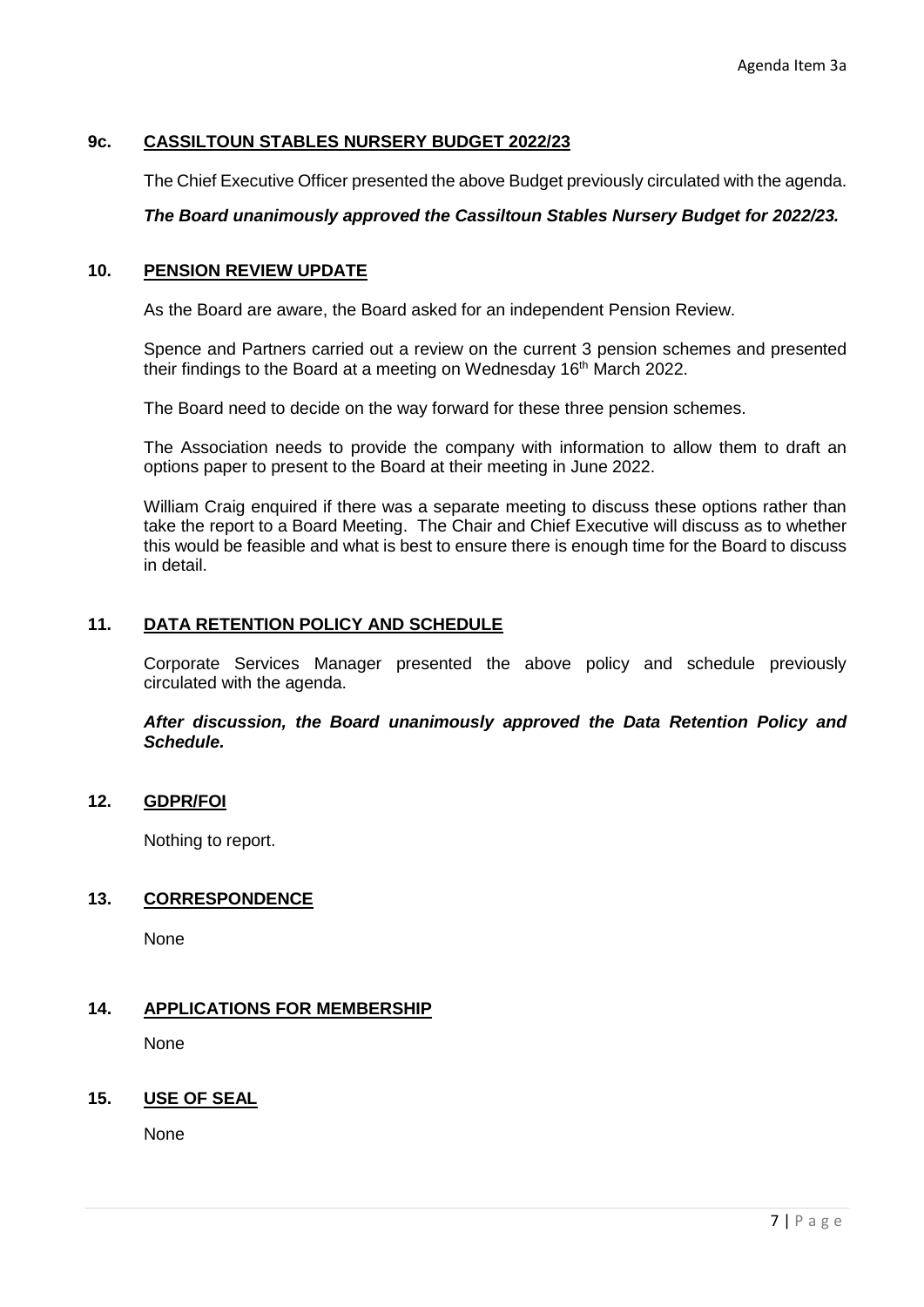# **16. ENTITLEMENT, BENEFIT AND PAYMENTS**

None

# **17. NOTIFIABLE EVENTS**

*Redacted as contains sensitive information.*

# **18. SUBSIDIARY AND SUB COMMITTEE DECISIONS MADE BETWEEN 24TH FEBRUARY – 23RD MARCH 2022**

#### **Cassiltoun Trust Board Meeting – 2nd March 2022**

- **•** Management Accounts to January 2022 approved
- Budget for 2022/23 approved
- Traffic Light Report approved
- Business Plan approved subject to changes suggested at Business Planning session.
- Financial Regulations Policy approved
- Community Bursary approved to award *redacted as contains sensitive information.*
- Approval to procure for options appraisal with regard to the future role, purpose and viability of the Trust.

#### **Nursery Board Meeting – 3rd March 2022**

- **•** Management Accounts to January 2022 approved
- Budget 2022/23 approved
- Approval to renew flooring within the nursery.
- *• Redacted as contains sensitive information.*
- Traffic Light report approved
- Dignity at Work Policy approved
- Financial Regulations Policy approved

### **19. HEALTH & SAFETY/HWL**

H&S Committee and the H&S Landlord Committee meeting was held on 21<sup>st</sup> March 2022. Copies of the minutes will be circulated at the next meeting. Reporting format will change as the Committees will follow the same format as Assurance Workshops and will be presented with evidence to ensure compliance against the manuals.